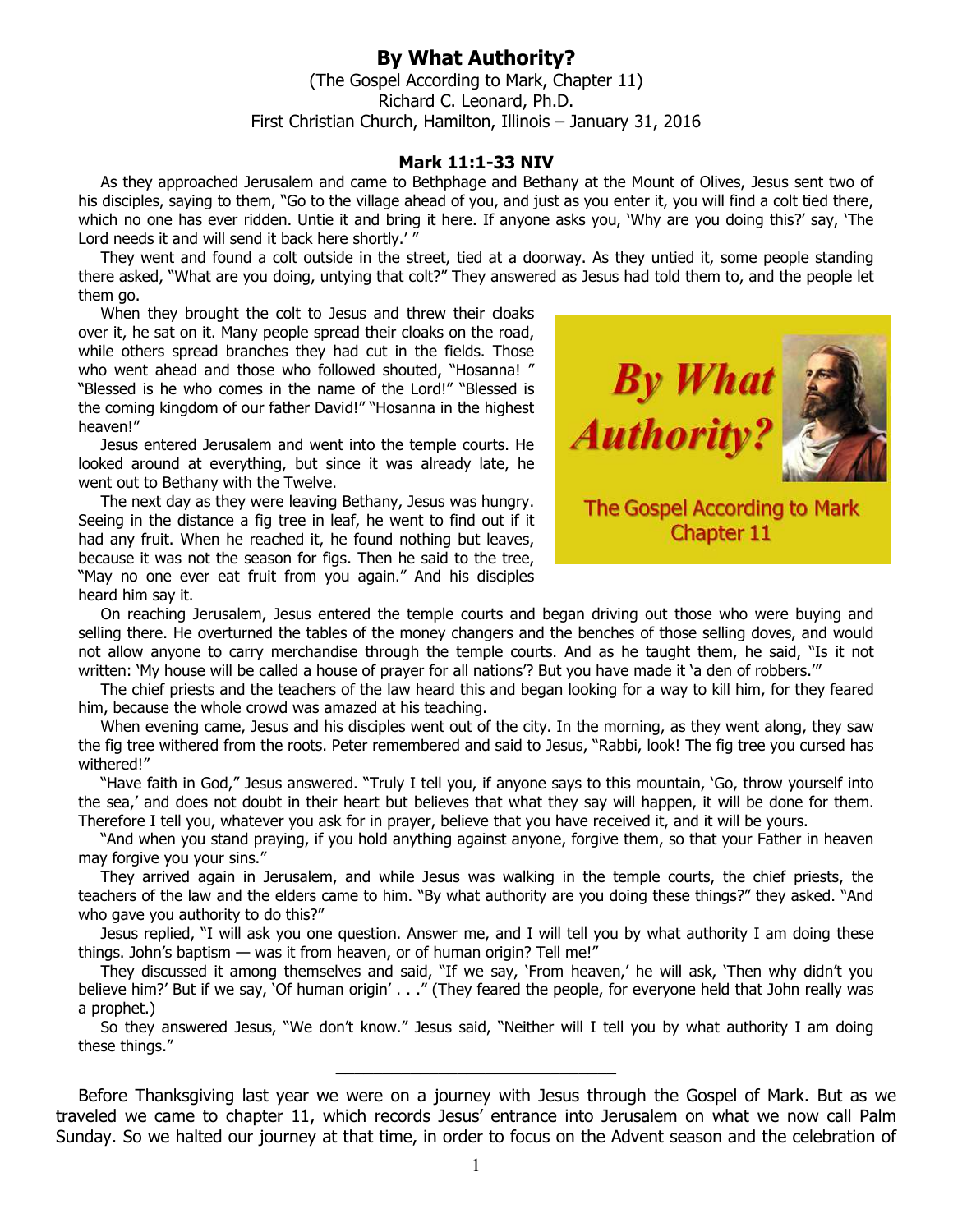the birth of Jesus during Christmas and Epiphany. Today, as we approach the season of Lent when we recall the passion, or suffering, of the Lord Jesus, we'll resume our pathway through Mark's Gospel. From this point

| <b>Mark's Outline</b> |                                    |
|-----------------------|------------------------------------|
| Chapters              | Jesus brings the kingdom of        |
| $1 - 10$              | God in teaching, healing, and      |
| 60%                   | mighty works                       |
| "Holy                 | Jesus' entry into Jerusalem        |
| Week"                 | <b>Confronting his adversaries</b> |
| <b>Chapters</b>       | <b>Instructing his disciples</b>   |
| $11 - 16$             | His suffering and death            |
| 40%                   | His resurrection from the dead     |

on, Mark focuses on events during the week leading up to Jesus' crucifixion and resurrection — what we now know as Holy Week. It's interesting to notice that nearly half of the story Mark tells is concentrated in that last week before Jesus' resurrection; and the other three Gospels, Matthew, Luke, and John, aren't very different in this respect. Obviously their story is coming to a climax, when the meaning of what they have been telling us about Jesus will be more clearly revealed.

Why is it important to study the Gospels, and everything Jesus did and said between the time of his birth and the time he went to Calvary? Sometimes Christians talk as if the only important thing about Jesus was that he died  $-$  and then, of course, rose again. As a favorite song says, "And when I think that God, his Son not

sparing, sent Him to die, I scarce can take it in." And, of course, the death of the Son of God is what broke the curse of sin and disobedience that has lain over our troubled world. Because of who he is, Jesus was able to absorb all this sin and take it to his cross. As Paul states in Colossians 2:15-16, Jesus canceled the charge against humanity, the condemnation because of disobedience to God; "he has taken it away," Paul says, "nailing it to the cross."

What a striking reversal of images is this! Instead of Roman soldiers nailing Jesus to the cross, we can picture Jesus himself — Jesus, the carpenter — *nailing our sins to the cross* and thereby canceling the indictment against people who choose to follow the corrupt and death-dealing ways of human culture instead

of the life-giving way of the Creator. And Paul adds, "Having disarmed the powers and authorities, he made a public spectacle of them, triumphing over them by the cross." The cross on which Jesus the Messiah died is not just the cross of shame and rejection; it is also the cross of victory and triumph over death, and over every enemy of the purpose of God in this world.

But that brings us to the point of why Mark, and the other Gospels, tell the story of Jesus between Bethlehem and Calvary. The deliverance of the cross, and indeed of the resurrection, depends on who it is that is crucified and raised from the dead. Jesus was crucified between two "thieves," as they're traditionally called — two brigands or revolutionaries. But neither of their crosses became a saving



He canceled the charge against us, nailing it to his cross. - Colossians 2:14

cross. And if one of those thieves had risen from the dead and appeared to his friends, would they have been hailed as Savior and Messiah, the deliverer from death? In the Gospels and the Book of Acts other people besides Jesus are raised from death: the daughter of Jairus, the widow's son of Nain, Jesus' friend Lazarus, Tabitha of Joppa. No one hailed them as the long-desired Redeemer, and obviously they all died a second time. What was different about Jesus, that *his* cross and *his* resurrection should have the meaning they have for us? The Gospels are written to answer that question. That's why they tell us what Jesus did and said between "Christmas" and "Good Friday." So their story is one that we need to follow, for a full understanding of what the Christian faith really is.

Therefore we take up Mark's story once again, and it will be with us this year until Holy Week. His account, in chapter 11, begins with Jesus' entry into Jerusalem at the beginning of that week, but we'll postpone the Palm Sunday story until that day. Instead, we'll advance to the events of that week between Palm Sunday and Easter. There's plenty of material there to occupy us, chapter by chapter, till we reach that week.

The account continues, then, with three incidents that occur in the aftermath of Jesus' entry into Jerusalem: Jesus' cleansing of the Temple, the cursing of the fig tree, and the question about Jesus' authority.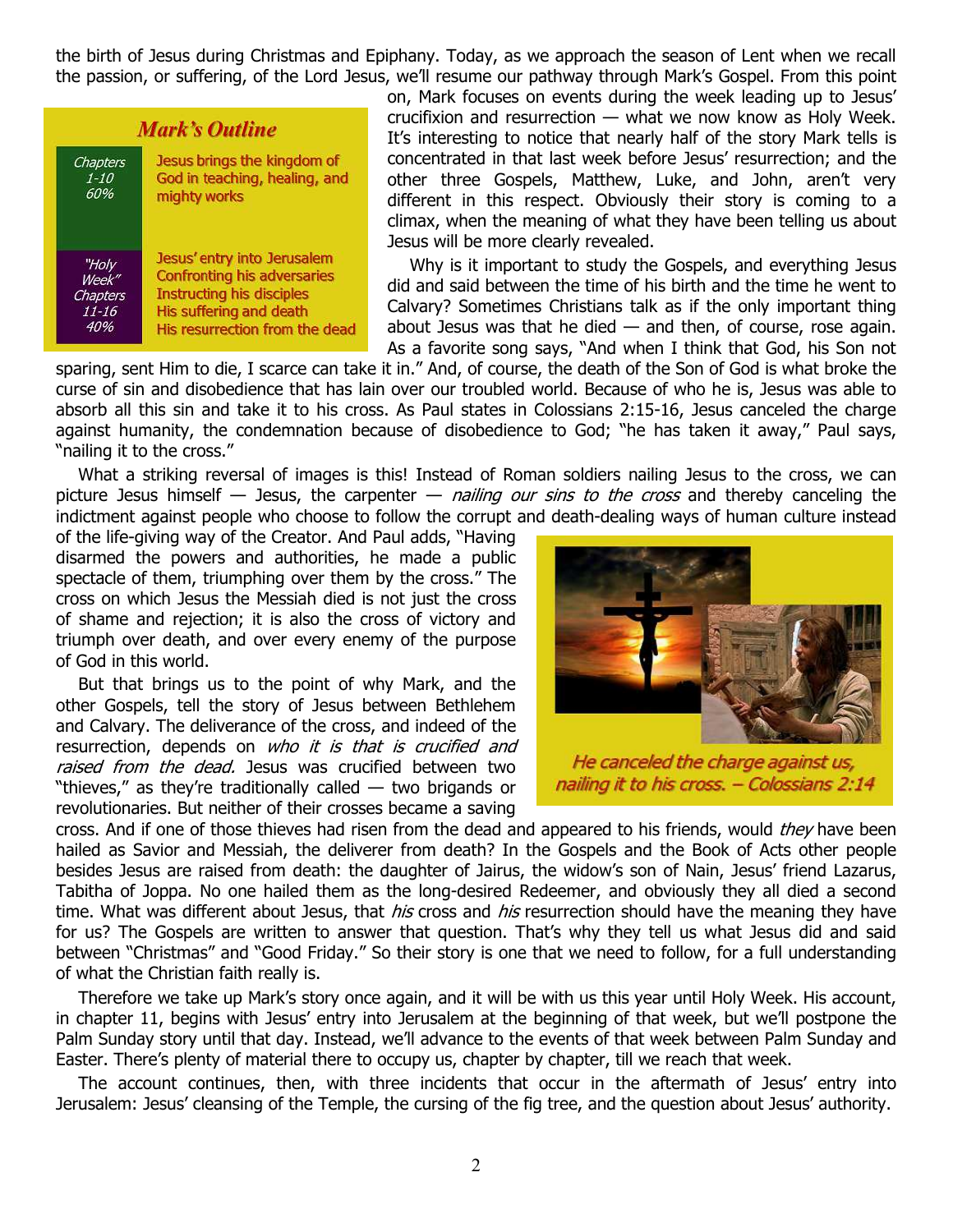As Mark tells it, after entering Jerusalem, Jesus goes into the Temple and looks around. He doesn't go into the Temple itself, which only the priests could enter, but he surveys at least the outer court, the Court of the Gentiles, where non-Jewish worshipers were allowed to gather. But since it's already late in the day he returns to Bethany to spend the night. Then, the next morning, he performs that action that we call the cleansing of the Temple. Mark describes it this way:



Model of the Temple in the Time of the Gospels

Jesus entered the temple courts and began driving out those who were buying and selling there. He overturned the tables of the moneychangers and the benches of those selling doves, and would not allow anyone to carry merchandise through the temple courts. And as he taught them, he said, "Is it not written: 'My house will be called a house of prayer for all nations'? But you have made it 'a den of robbers' (Mark 11:15-17).

Why did Jesus create such a disturbance  $-$  one that many scholars suggest was the main reason he was to be arrested, put on trial, and executed? Several factors are at work here. Sacrifices offered in the Temple (not inside the Temple, but on the altar outside the entrance) were of cattle or sheep, but most people couldn't afford these expensive animals. Instead, the Law permitted them to

offer doves, which were much cheaper. Worshipers coming to Jerusalem for the annual sacrifices didn't bring doves with them, so they bought them in the outer court of the Temple. But the catch was that they weren't

allowed to use Roman coins, with Caesar's head and inscription, to buy these sacrificial offerings. Instead they had to pay for them with special Temple coins. So the moneychangers were there taking their cut  $-$  like the high charge a currency exchange exacts from people today when they take out a loan to tide them over till payday. So this money-changing business was bilking the poor, the ones least able to pay  $-$  just like the lottery. And Jesus, who at the beginning of his ministry has announced that he was bringing "good news to the poor" (Luke 4:18), finds this to be such an oppressive practice that he's compelled to do something dramatic to counter it.

Beyond this, we need to understand that in the ancient world the temples were the banks — and don't some older



He overturned the tables of the moneychangers and the benches of those selling doves. - Mark 11:15

bank buildings in our nation look like temples, with great columns and ornamental stonework, because what we really worship is money? A temple was a sanctuary, and people believed their wealth could be entrusted to such a place of security. As for the Jewish Temple in Jerusalem, an elaborate structure begun decades earlier



The chief priests and the legal experts heard, and looked for a way to get rid of him. - Mark 11:18

by King Herod, it was still under construction at this time; recall how Jesus' disciples marveled at the huge stones then being put in place in this wonderful building (Mark 13:1). Great wealth was flowing to Jerusalem from Jews all over the Roman world, so much so that some local Roman governors complained about the drain on resources in their regions. Any disturbance in the Temple would be viewed as an attack on the economy and the banking system, which means that both Jewish and Roman authorities viewed Jesus as the Bernie Sanders of their day. As Mark tells us (11:18), it was after Jesus cleansed the Temple that the authorities began to look for a way to eliminate him.

But this dollars-and-cents angle is only part of the explanation of what's going on here. The real clue is found in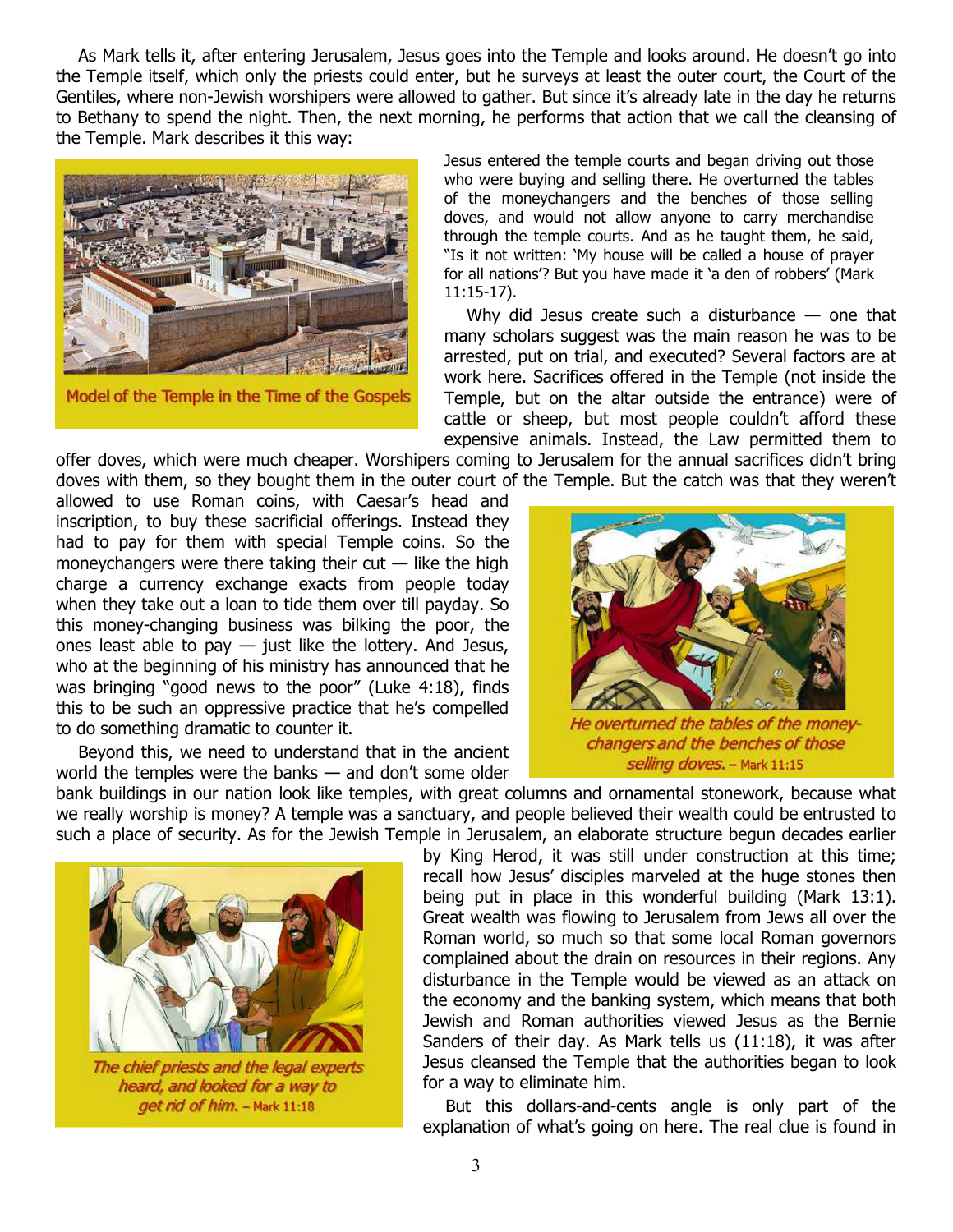the Scripture Jesus quotes when he drives out the traders and overturns the tables: "My house will be called a house of prayer for all nations," but you have made it "a den of robbers." Jesus is quoting from Isaiah 56:7 and Jeremiah 7:11. The vision of the prophets of Israel was always that *all nations* would worship the Lord, whether or not they were Israelites. When the Lord called Abraham, he called him to be a blessing to all families of the earth (Genesis 12:3). The only place where non-Jews could worship at the house of the Lord was the outer court, the Court of the Gentiles. But when Jesus surveyed the Temple he found that the court was crammed full of commercial activity dealing with Jewish issues, like changing money and buying doves. The Lord's purpose for his Temple — the intersection of heaven and earth, where he would meet with all his worshipers — had been compromised. There was no place there for anyone who didn't belong to the in-group.

Friends, we need to make sure that our "temple" — our house of worship — doesn't get so filled up with "churchy" business, organizational maintenance, in-group activities, cliquishness, and the like that a visitor feels that he or she has no place and doesn't belong. Our "court of the Gentiles," so to speak, needs to remain open and welcoming, so that people who might show up for the first time, or who only come occasionally, don't feel excluded.

Finally here, in the history of Israel and Judah it was the king who took responsibility for the Temple, the house of the Lord. David envisioned it and established the music for it. Solomon built the Temple. Jehoash ordered it to be repaired (2 Kings 12:6-7). Hezekiah had the Temple cleansed and sanctified (2 Chronicles 29:4-5). Josiah



"My house will be called a house of prayer for all nations,' but you have made it a den of robbers."-- Mark 11:16-17

restored the neglected Passover ceremony (2 Kings 23:21-22). When Jesus cleansed the Temple he fulfilled the role of the anointed King of Israel, the Messiah. Surely this implication was not lost on both the Jewish and Roman authorities, who feared what else he might do.

There's so much more we could say about Temples in the Bible: how a temple is the place where heaven and earth meet; how the imagery of the temple frames the way the Bible describes God's creation of the world; how the church, and every individual worshiper, is a temple of the Holy Spirit, the life of God in the life of each believer. But we need to move on through the chapter.



Peter remembered and said to Jesus, "Rabbi, look! The fig tree you cursed has withered!" "Have faith in God," Jesus answered. - Mark 11:21-22

The next morning, Jesus and his disciples come upon the fig tree that Jesus had cursed earlier because he found no fruit on it. The tree has withered up, and the disciples point this out to Jesus who, of course, is not at all surprised. He uses the withered fig tree to teach them about *faith*. "Have faith in God," he says, and he adds, "If anyone says to this mountain, 'Go, throw yourself into the sea,' and does not doubt in their heart but believes that what they say will happen, it will be done for them. Therefore I tell you, whatever you ask for in prayer, believe that you have received it, and it will be yours" (11:22-24). What's going on here?

Preachers often speak of "mountain-moving faith"; things we encounter in life that seem impossible to deal with can be overcome through believing prayer. That's a New Testament

teaching, and we need to lay hold of it and practice it. It does no good to pray our doubts, or prayer will have no answer. It does no good to pray the problem, because we'll just get more of the problem. We need to *pray* the answer, and to pray it in the faith that it will come. As John writes in his first letter, "This is the confidence we have in approaching God: that if we ask anything according to his will, he hears us. And if we know that he hears us — whatever we ask — we know that we have what we asked of him" (1 John 5:14). Sometimes we're hesitant to pray like that, because we're afraid we'll be looked upon as fools if the answer doesn't come. But Jesus *doesn't teach us cautious prayer*, he teaches *believing prayer*. The outcome of prayer is up to the Lord, but he doesn't give us an option about how we're supposed to pray.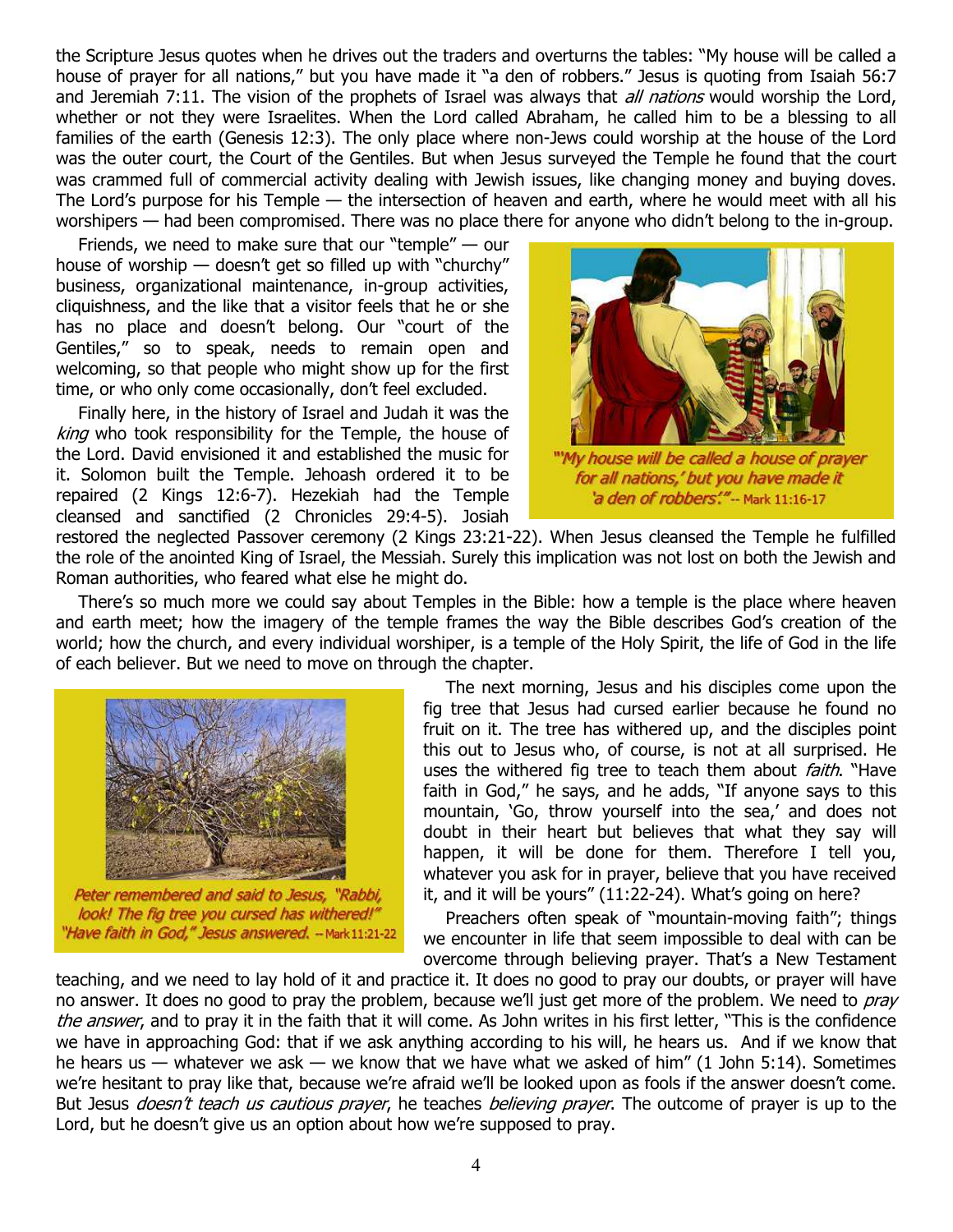Before we leave this incident, there's more to explore. Jesus tells his disciples, in English translation, "Have faith in God." But the Greek text actually says *echete pistin theou*, "have the faith of God." What does that mean — if God has faith, whom does he have faith in since he's the One God? Let's understand that in the Bible faith has several aspects. It isn't just "saving faith," that trust in Jesus that brings us into the family of God. It isn't just "believing faith," that confidence that God will answer prayer and respond to the needs of his people. Faith, in the Bible, is more properly *faithfulness* — fidelity, reliability, loyalty, commitment. To have faith in God means to be *committed to him*, loyal to him. And the Lord has that same faithfulness and commitment toward all those who've entered into agreement with him, an agreement or treaty the Bible calls the covenant. It's on the basis of God's faithfulness to us that we can approach him through a corresponding faithfulness of our own.

But if we lack that commitment to God's covenant with us, and neglect his purpose for us in sealing that agreement through the blood of Jesus, then we've *stepped outside the realm of faith*. That's what Jesus is suggesting here in the incident of the fig tree. Let's recall that, in Mark's account, the story of the withered fig tree frames the cleansing of the Temple. There must be a connection between these two events. In Scripture the fig tree is a symbol for Israel, the people of God. If God's chosen ones fail in their mission — to take the

name of the Lord to all peoples of the world, and be a blessing to them — then severe consequences will follow. They will lose their effectiveness; they will wither away to nothing. Jesus declares the Lord's judgment on both the unproductive fig tree and the unwelcoming, corrupt Temple; they are one and the same, something the Lord called to be fruitful but which has failed to perform its mission.

So Jesus calls his disciples, by contrast, to the faithfulness of God through which the Lord's purpose will indeed be achieved. "If anyone says to this mountain, 'Go, throw yourself into the sea,' and does not doubt in their heart but believes that what they say will happen, it will be done for them." What real, rock-and-dirt mountain is he



"If anyone says to this mountain, 'Go, throw yourself into the sea,' and does not doubt in their heart but believes that what they say will happen, it will be done for them." - Mark 11:23

talking about? The mountain where they are, Mount Zion in Jerusalem, where the Temple stands. Through the faithfulness of Jesus' disciples, the presence of the Lord — the presence he makes known in his Temple — will be taken across the seas to all nations. Which is exactly what we read about in the rest of the New Testament; so that the apostle Paul, in his letter to the Colossians, can refer to "the word of the truth, the gospel which has come to you, as indeed in the whole world it is bearing fruit and growing" (Colossians 1:5-6).

As a congregation of believers we must be neither the unwelcoming Temple preoccupied with its internal minutiae, nor the unproductive fig tree failing to bear fruit and so withering away to nothing. Through the prayer of faith, through *reflecting God's faithfulness to us* back to him, we can be the church he has called us to be and bless this community and the larger world into which our mission extends. But to exercise the prayer of faith, we need to have a vision. Jesus gave his disciples a vision to pray for: the Temple of the Lord being a house of prayer for all people, the presence of the Lord on his holy mountain being carried across the sea to bring deliverance and new life to every man, woman and child. "Go therefore," the risen Jesus told them, "and make disciples of all nations" (Matthew 28:19). "Go into all the world and preach the gospel to the whole creation" (Mark 16:15).

We need a vision that goes *beyond* what we're already doing, as important as those things are: hosting the Food Pantry; supporting the LaMoine Christian Service Camp and One Family, One Purpose; or building homes in Mexico. We need a vision for these empty seats to be filled with people from our own community  $$ neighbors, friends, family members — so they can hear the Word of life, enter the Lord's healing presence, and be delivered from sickness, addiction, financial problems, relationship issues, dysfunctional behavior patterns or just plain ignorance and indifference to the reality of God. We need that vision so we can pray the prayer of faith, and ask the Lord to move in this community, and *not take No for an answer!* 

Finally, let's look at the concluding section of Mark 11, the discussion between Jesus and the religious leaders about his authority. Jesus' "Palm Sunday" entrance into Jerusalem and his cleansing of the Temple